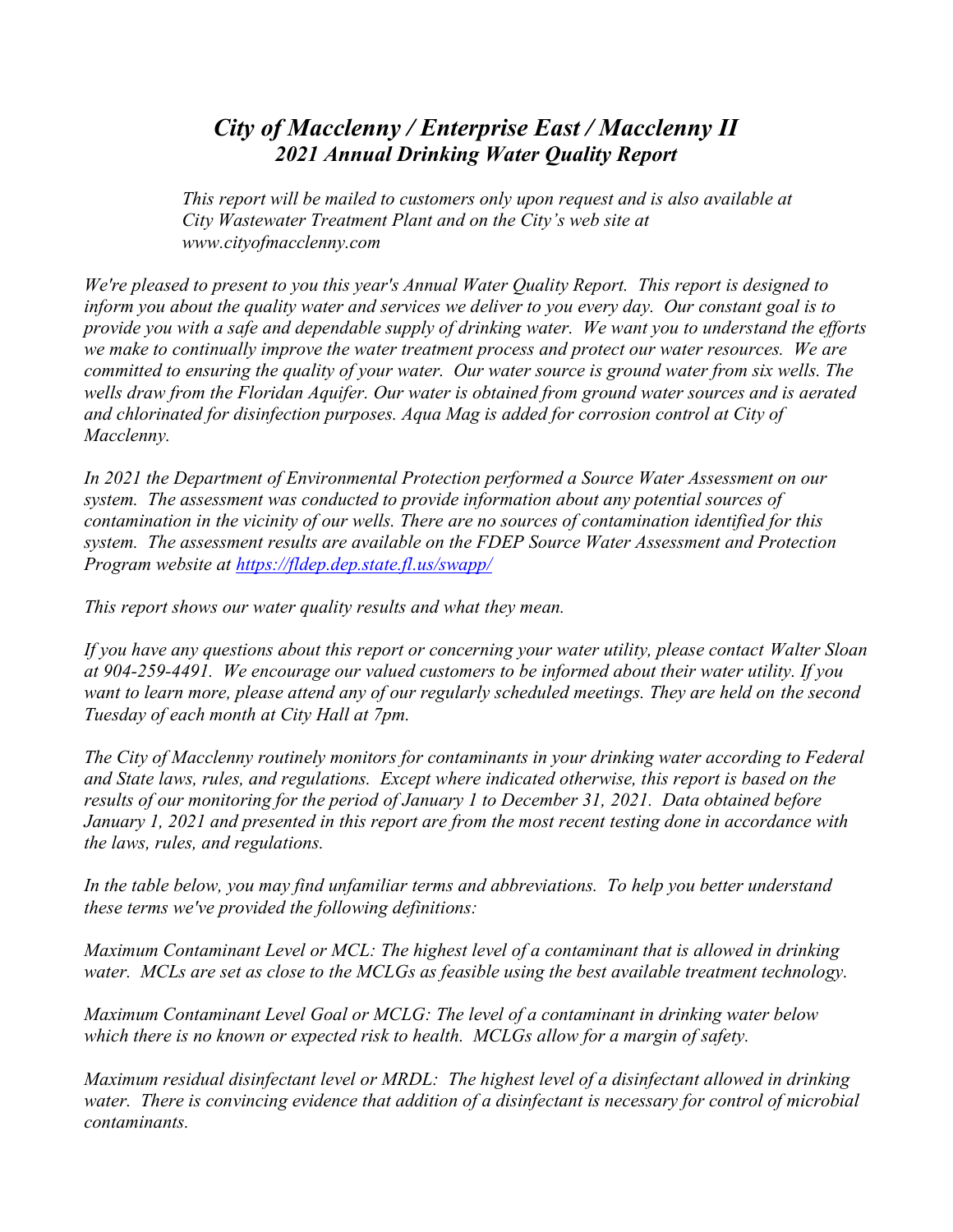Maximum residual disinfectant level goal or MRDLG: The level of a drinking water disinfectant below which there is no known or expected risk to health. MRDLGs to not reflect the benefits of the use of disinfectants to control microbial contaminants.

Parts per million (ppm) or Milligrams per liter (mg/l) – one part by weight of analyte to 1 million parts by weight of the water sample.

Parts per billion (ppb) or Micrograms per liter  $(\mu g/l)$  – one part by weight of analyte to 1 billion parts by weight of the water sample

Action Level (AL): The concentration of a contaminant which, if exceeded, triggers treatment or other requirements that a water system must follow.

Picocurie per liter  $(pCi/L)$  - measure of the radioactivity in water.

"ND" means not detected and indicates that the substance was not found by laboratory analysis.

## City of Macclenny

\*\* Results in the Level Detected column for radiological contaminants, inorganic contaminants, and volatile organic contaminants are the highest average at any of the sampling points or the highest detected level at any sampling point, depending on the sampling frequency.

| <b>Contaminant and Unit of</b><br><b>Measurement</b> | Dates of sampling<br>(mo./yr.) | <b>MCL Violation</b><br>Y/N | Level<br>Range of<br><b>Results</b><br><b>Detected</b> |                 | <b>MCLG</b>    | <b>MCL</b>     | <b>Likely Source of</b><br>Contamination                                                                                                                                                      |  |  |  |  |  |
|------------------------------------------------------|--------------------------------|-----------------------------|--------------------------------------------------------|-----------------|----------------|----------------|-----------------------------------------------------------------------------------------------------------------------------------------------------------------------------------------------|--|--|--|--|--|
| <b>Inorganic Contaminants</b>                        |                                |                             |                                                        |                 |                |                |                                                                                                                                                                                               |  |  |  |  |  |
| Barium (ppm)                                         | 09/2020                        | N                           | 0.014                                                  | $0.012 - 0.014$ | $\overline{2}$ | $\overline{2}$ | Discharge of drilling<br>wastes; discharge from<br>metal refineries; erosion<br>of natural deposits                                                                                           |  |  |  |  |  |
| Fluoride (ppm)                                       | 09/2020                        | N                           | 0.39                                                   | $ND-0.39$       | $\overline{4}$ | 4.0            | Erosion of natural<br>deposits; discharge from<br>fertilizer and aluminum<br>factories. Water<br>additive which promotes<br>strong teeth when at<br>optimum levels between<br>0.7 and 1.3 ppm |  |  |  |  |  |
| Sodium (ppm)                                         | 09/2020                        | N                           | 16                                                     | $14 - 16$       | N/A            | 160            | Salt water intrusion,<br>leaching from soil                                                                                                                                                   |  |  |  |  |  |
| Lead (point of entry) (ppb)                          | 09/2020                        | N                           | 0.69                                                   | $ND-0.69$       | $\Omega$       | 15             | Residue from man-made<br>pollution such as auto<br>emissions and paint;<br>lead pipe, casing, and<br>solder                                                                                   |  |  |  |  |  |

## Disinfectants and Disinfection By-Products

| Disinfectant or<br><b>Contaminant and</b><br>Unit of<br>Measurement | Dates of<br>sampling<br>(mo./yr.) | MCL or<br><b>MRDL</b><br>Violation<br>Y/N | Level<br><b>Detected</b> | Range<br>of<br><b>Results</b> | <b>MCLG</b> or<br><b>MRDLG</b> | MCL or<br><b>MRDL</b> | <b>Likely Source of Contamination</b>     |
|---------------------------------------------------------------------|-----------------------------------|-------------------------------------------|--------------------------|-------------------------------|--------------------------------|-----------------------|-------------------------------------------|
| Chlorine (ppm)                                                      | $01 -$<br>12/2021                 | N                                         | 0.72                     | $0.48 -$<br>.04               | <b>MRDLG</b><br>$=4$           | $MRDL = 4.0$          | Water additive used to control microbes   |
| TTHM [Total<br>trihalomethanes]<br>(ppb)                            | 7/2021                            | N                                         | 2.28                     | N/A                           | NA                             | $MCL = 80$            | By-product of drinking water disinfection |
| Haloacetic Acids<br>$(HAA5)$ (ppb)                                  | 7/2021                            | N                                         | 1.4                      | N/A                           | N/A                            | 60                    | By-product of drinking water disinfection |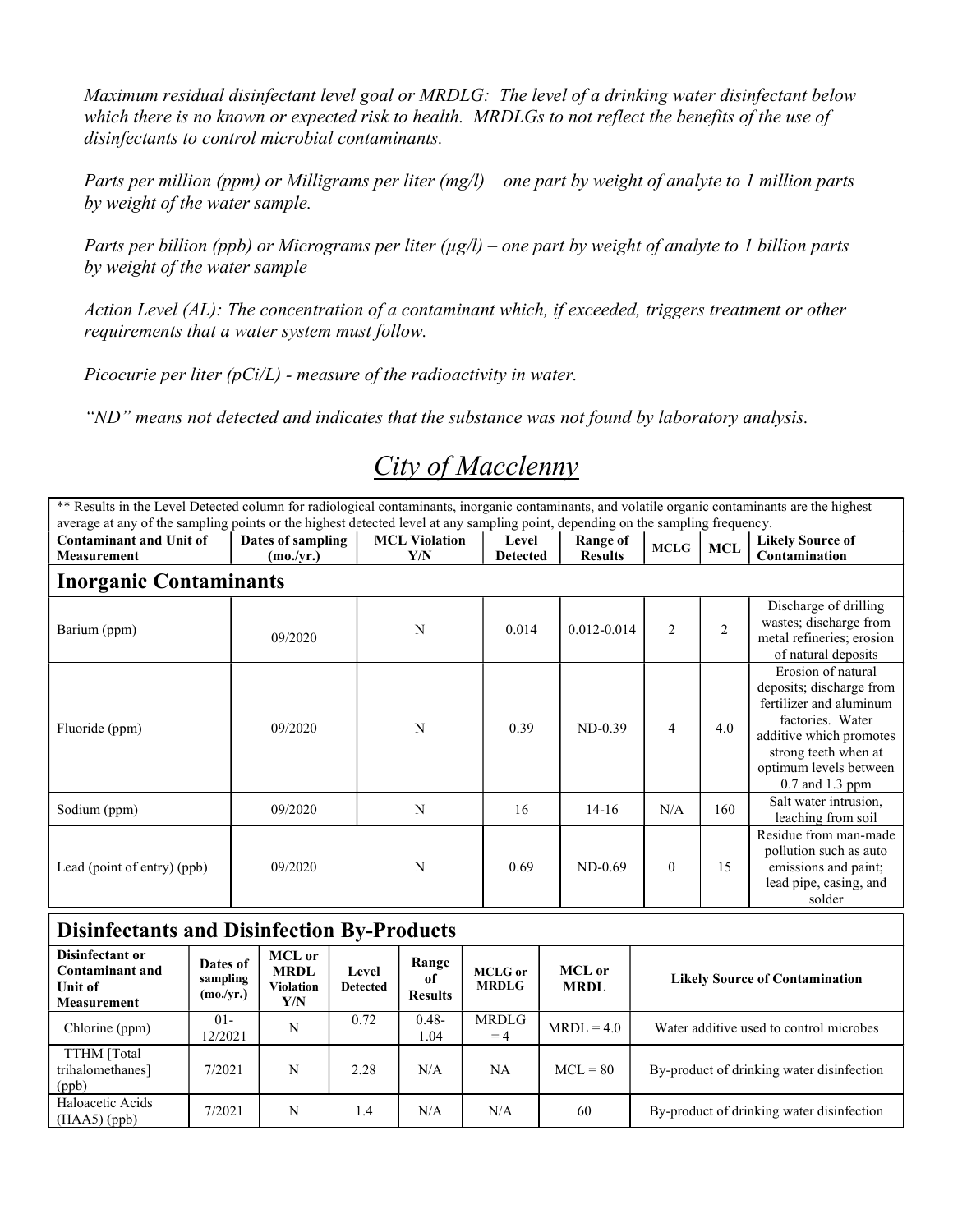| <b>Radioactive Contaminants</b>                  |                                 |                                   |     |                               |  |                                     |  |                                              |             |              |                                 |     |                                                                                                              |                                          |
|--------------------------------------------------|---------------------------------|-----------------------------------|-----|-------------------------------|--|-------------------------------------|--|----------------------------------------------|-------------|--------------|---------------------------------|-----|--------------------------------------------------------------------------------------------------------------|------------------------------------------|
| Contaminant<br>and Unit of<br><b>Measurement</b> | Dates of<br>sampling<br>(mo/yr) |                                   | MCL | <b>Violation</b><br>Y/N       |  | <b>Level Detected</b>               |  | Range of<br><b>Results</b>                   |             |              | <b>MCLG</b>                     |     | <b>MCL</b>                                                                                                   | <b>Likely Source of</b><br>Contamination |
| Alpha emitters<br>(pCi/L)                        | 9/2020                          |                                   | N   |                               |  | 7.1                                 |  | $1 - 7.1$                                    |             | $\mathbf{0}$ |                                 |     | 15                                                                                                           | Erosion of natural<br>deposits           |
| <b>Contaminant and Unit</b><br>of Measurement    |                                 | Dates of<br>sampling<br>(mo./vr.) |     | AL<br><b>Violation</b><br>Y/N |  | 90th<br><b>Percentile</b><br>Result |  | No. of sampling<br>sites exceeding<br>the AL | <b>MCLG</b> |              | AL<br>(Action<br><b>Level</b> ) |     | <b>Likely Source of Contamination</b>                                                                        |                                          |
| <b>Lead and Copper (Tap Water)</b>               |                                 |                                   |     |                               |  |                                     |  |                                              |             |              |                                 |     |                                                                                                              |                                          |
| Copper (tap water)<br>(ppm)                      |                                 | 9/2021                            |     | N                             |  | 0.026                               |  | $\theta$                                     |             | 1.3          |                                 | 1.3 | Corrosion of household plumbing systems;<br>erosion of natural deposits; leaching from<br>wood preservatives |                                          |

If present, elevated levels of lead can cause serious health problems, especially for pregnant women and young children. Lead in drinking water is primarily from materials and components associated with service lines and home plumbing. The City of Macclenny is responsible for providing high quality drinking water, but cannot control the variety of materials used in plumbing components. When your water has been sitting for several hours, you can minimize the potential for lead exposure by flushing your tap for 30 seconds to 2 minutes before using water for drinking or cooking. If you are concerned about lead in your water, you may wish to have your water tested. Information on lead in drinking water, testing methods, and steps you can take to minimize exposure is available from the Safe Drinking Water Hotline or at http://www.epa.gov/safewater/lead.

The sources of drinking water (both tap water and bottled water) include rivers, lakes, streams, ponds, reservoirs, springs, and wells. As water travels over the surface of the land or through the ground, it dissolves naturally occurring minerals and, in some cases, radioactive material, and can pick up substances resulting from the presence of animals or from human activity.

Contaminants that may be present in source water include:

- (A) Microbial contaminants, such as viruses and bacteria, which may come from sewage treatment plants, septic systems, agricultural livestock operations, and wildlife.
- (B) Inorganic contaminants, such as salts and metals, which can be naturally-occurring or result from urban stormwater runoff, industrial or domestic wastewater discharges, oil and gas production, mining, or farming.
- (C) Pesticides and herbicides, which may come from a variety of sources such as agriculture, urban stormwater runoff, and residential uses.
- (D) Organic chemical contaminants, including synthetic and volatile organic chemicals, which are by-products of industrial processes and petroleum production, and can also come from gas stations, urban stormwater runoff, and septic systems.
- $(E)$  Radioactive contaminants, which can be naturally occurring or be the result of oil and gas production and mining activities.

In order to ensure that tap water is safe to drink, the EPA prescribes regulations, which limit the amount of certain contaminants in water provided by public water systems. The Food and Drug Administration (FDA) regulations establish limits for contaminants in bottled water, which must provide the same protection for public health.